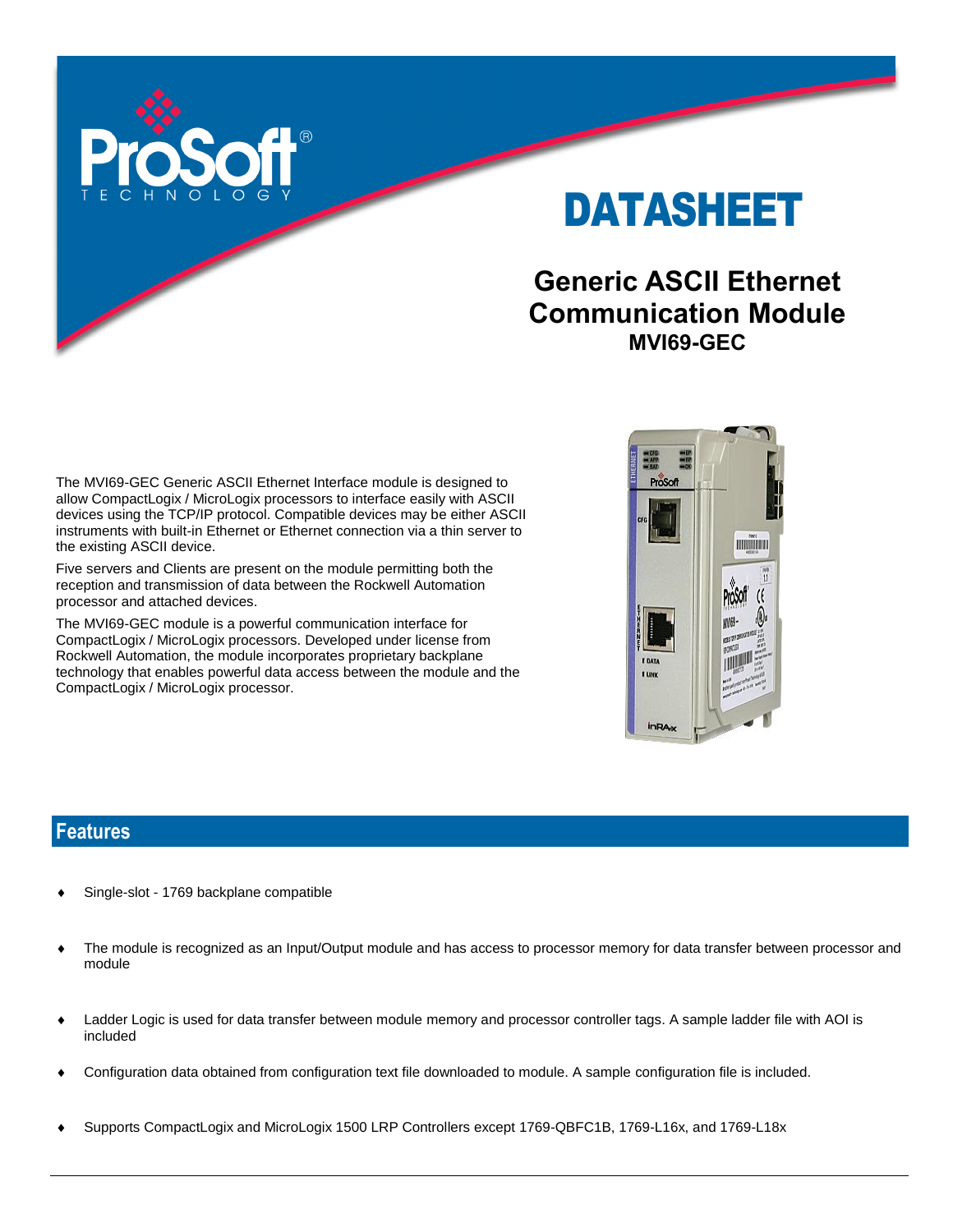## **Functional Specifications**

- Five servers and Clients to receive and/or transmit data
- 10/100 Base-T Ethernet-compatible interface
- Configurable parameters
	- o Service port number
	- o Connection timeout
	- o Close type
- Simple ladder logic operation
- Setup and monitoring through RS-Logix 5000 (CompactLogix) or RS-Logix 500 (MicroLogix) software and user-constructed configuration file (GEC.CFG)
- CompactLogix backplane interface via I/O access
- Each server monitors
	- o State
	- o IP and port number of connected Client
- o Error codes
- Each Client monitors
	- o State
	- o IP and port number of connected server
	- o Message-related parameters
- ASCII character strings up to 2048 characters in length supported
- Full hardware handshaking control, providing radio, modem, and multi-drop support
- User-definable module memory usage, supporting the storage and transfer of up to 4000 bytes to/from the control processor
- Module error and status conditions returned to processor for diagnostic purposes
	- o Module status
	- o Port error status word (bitmapped)
	- o Port receive state
	- o Port receive character count
	- o Port receive block count
	- o Port transmit state
	- o Port transmit character count
	- o Port transmit block count
- All data related to the module is contained in a single controller tag with defined objects to simplify configuration, monitoring, and interfacing with the module
- Module configuration and communication configuration data is transferred to the MVI69-GEC via a pre-defined user data type in the processor



### **Where Automation Connects™**

## **Global Distribution**

#### **We think like you do**

**ProSoft Technology® products are distributed and supported worldwide through a network of over 500 distributors in over 50 countries. Our knowledgeable distributors are familiar with your application needs. For a complete list of distributors, go to our web site at:**

**www.prosoft-technology.com**

## **Global Support**

#### **We are there for you**

**All ProSoft Technology products are backed with free, unlimited technical support. Contact our worldwide Technical Support team directly by phone or email.**

## **Global Offices**

#### **We are where you are**

**ProSoft Technology has regional offices worldwide available to help you with all your industrial application needs. If you need help choosing a ProSoft Technology solution for your particular application check out our contact information under distributor sales on the web site at:**

**www.prosoft-technology.com**

**Whether your application is large or small, our technical professionals are there to help you choose the right communication solution.**